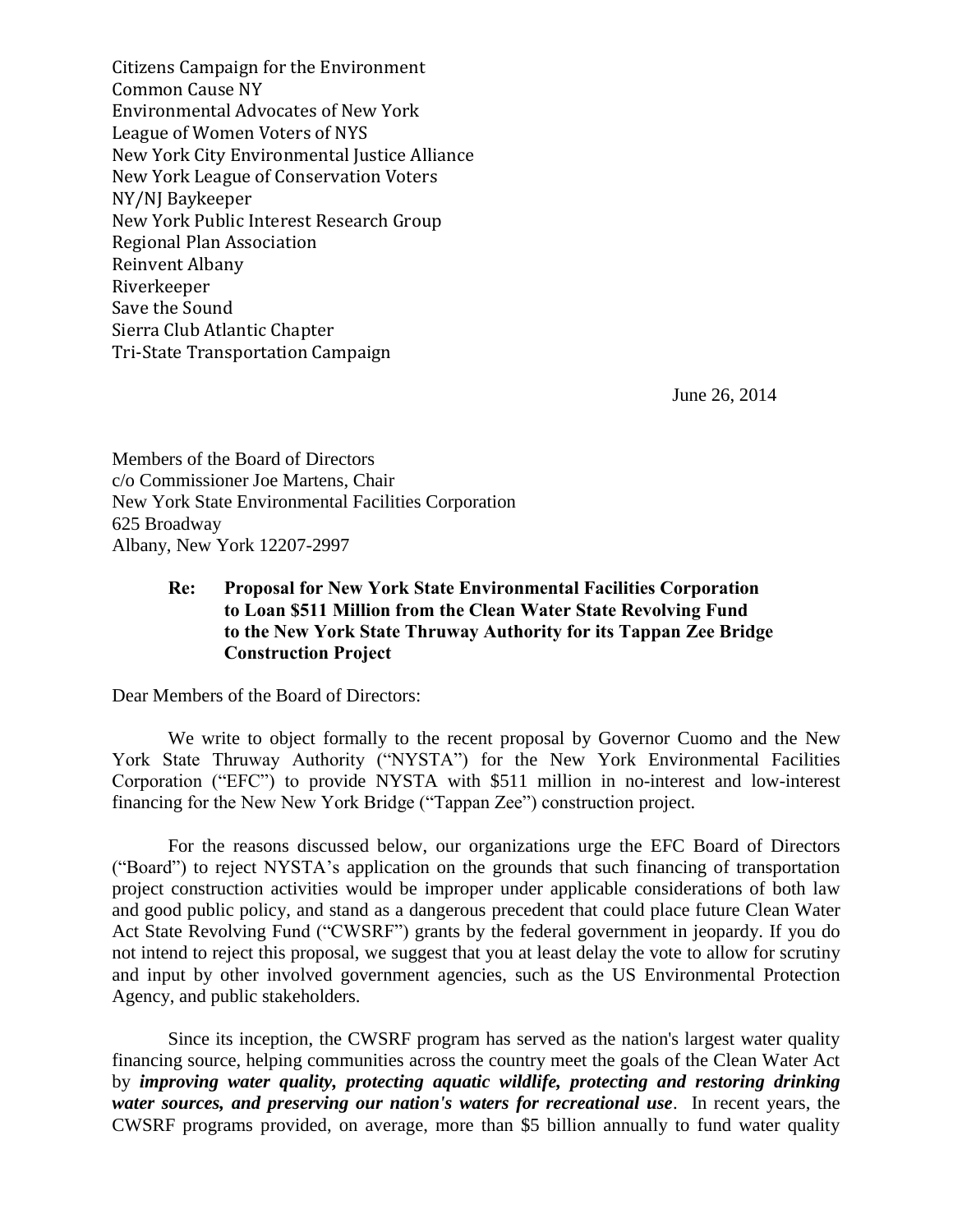Members of the Board of Directors New York State Environmental Facilities Corporation June 26, 2014 Page 2 of 8

protection projects for wastewater treatment, nonpoint source pollution control, and watershed and estuary management. Over the last two and half decades, the CWSRFs have provided over \$100 billion, funding more than  $33,320$  low-interest loans.<sup>1</sup>

While Governor Cuomo's desire to obtain no-interest and low-interest financing for his Tappan Zee Bridge construction project is certainly understandable, any suggestion by the Cuomo administration or NYSTA that such bridge construction expenses can accurately be characterized as fitting within the range of projects suitable for CWSRF funding is insupportable.

Indeed, our organizations are not aware of any instance where CWSRF funding has been made available by EPA, EFC or any state to finance costs associated with transportation infrastructure construction activities, such as the pre-construction dredging or demolition of the current Tappan Zee Bridge, as contemplated by EFC in this case. It is certainly fair to say that a determination by the Board to approve at these sorts of activities by way of the financing plan now under your review would be unprecedented. It would also be entirely improper.

Based upon the limited information that has been made available to the public about this proposal, we understand that the vast majority of the \$511 million loan would be utilized by NYSTA, not for the types of genuine environmentally beneficial projects for which CWSRF funds are appropriately made available,<sup>2</sup> but rather to finance a portion of the core costs of a transportation project, *i.e.*, general bridge construction and demolition work. These costs would include over \$100 million for construction-related dredging and dredge disposal, \$30 million for "armoring" the 12-foot deep dredged trench with stone and gravel, and \$65 million for demolition and removal of the existing Tappan Zee Bridge.

Indeed, to the best of our knowledge, *only approximately \$12.5 million of the \$511 million proposed financing would be utilized for genuine environmentally beneficial projects*, and each of those projects has been expressly required as mitigation for the unavoidable adverse environmental impacts associated with the bridge construction and demolition project.

The effort by Governor Cuomo and NYSTA to recast a bridge construction and demolition project (with well-understood and repeatedly admitted adverse environmental impacts, discussed below) as a project that will be *beneficial* to water quality in order to justify CWSRF funding<sup>3</sup> must be recognized by the board as totally improper and disapproved.

Indeed, we have reviewed a letter to Commissioner Martens from Assembly Members Brennan, Kavanagh and O'Donnell, dated June 19, 2014, which asserts that the Members have

<sup>&</sup>lt;sup>1</sup> See EPA, "Clean Water State Revolving Fund, 25 Years of Investment in Our Nation's Water Infrastructure," available at [http://water.epa.gov/grants\\_funding/cwsrf/cwsrf\\_index.cfm.](http://water.epa.gov/grants_funding/cwsrf/cwsrf_index.cfm)

<sup>2</sup> *See* Clean Water Act § 603(c), 33 U.S.C. § 1383(c) (2006) [hereinafter "CWA"], "Projects Eligible for Assistance."

<sup>&</sup>lt;sup>3</sup> See Press Release dated June 16, 2014, "Governor Cuomo Announces \$500 Million in EFC Loans to NEW NY Bridge Project," available at [http://www.governor.ny.gov/press/06162014-efc-loans-new-ny.](http://www.governor.ny.gov/press/06162014-efc-loans-new-ny)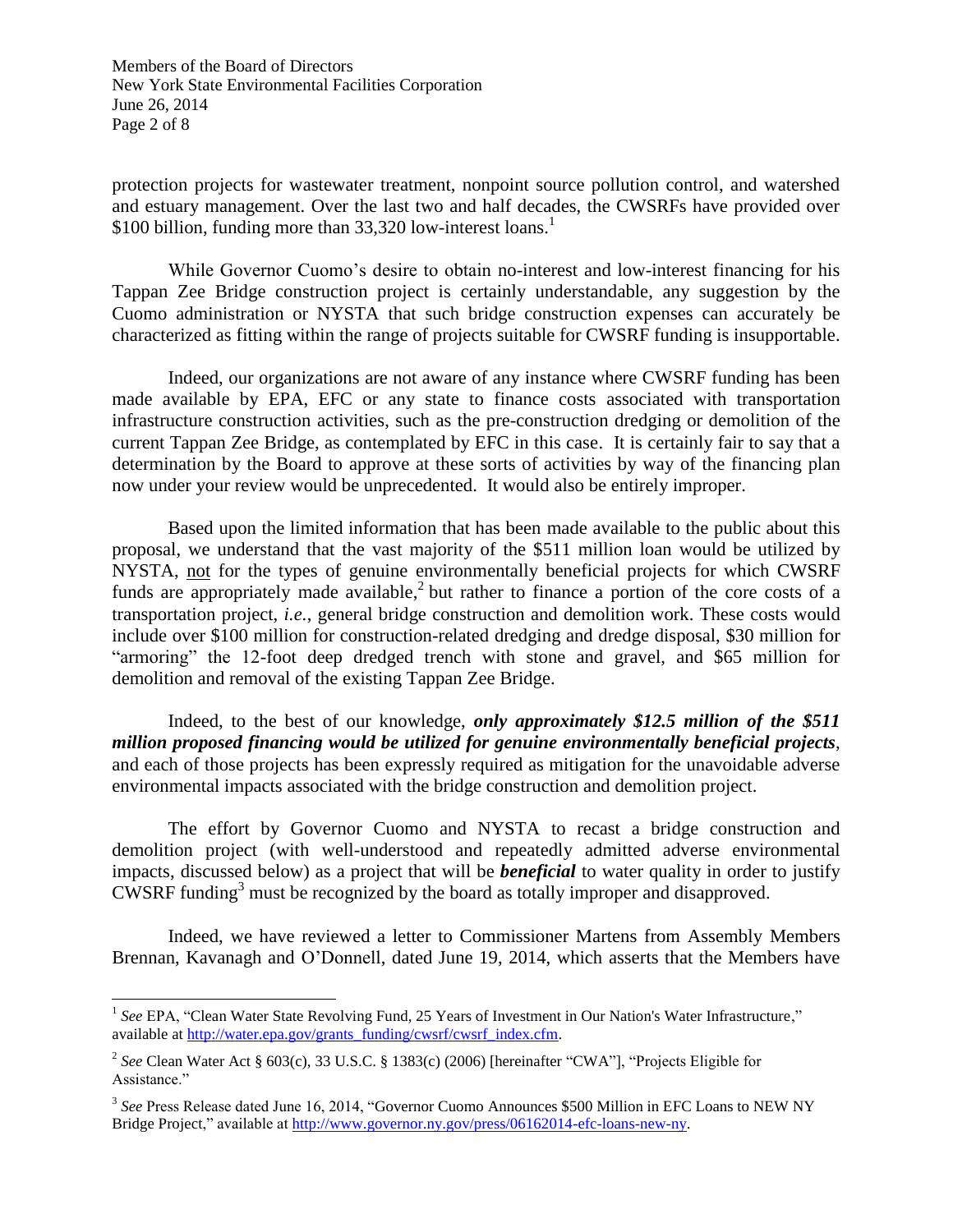Members of the Board of Directors New York State Environmental Facilities Corporation June 26, 2014 Page 3 of 8

"serious doubts" about whether the Tappan Zee Bridge project components that would be funded under this proposal come within the statutory definition of "projects" that may be financed by EFC.<sup>4</sup> We share the Assembly Members' stated doubts about EFC's statutory authority to finance the designated components of the Tappan Zee Bridge construction project.

In addition to the Assembly Members' State law concerns, the proposal to fund the project appears to violate DEC regulations, which require that:

"All projects . . . shall be listed on the [Project Priority List] in the [Intended Use Plan]. Projects shall be ranked on the annual [Project Priority List] in accordance with the criteria contained in the priority ranking system scoring criteria set forth under section 649.13 of this Part and the [Intended Use Plan].<sup>5</sup>

Notwithstanding this plain regulatory requirement, our review of the 2014 Intended Use Plan ("IUP") available on the EFC website<sup>6</sup> reveals that the original 2014 IUP contained no indication of any intent to provide CWSRF funding to NYSTA for the Tappan Zee Bridge construction project. While we are aware that the 2014 IUP was purportedly amended by EFC just two weeks ago to include the Tappan Zee project, we do not believe such amendment complied with state or federal law because it completely subverted mandatory public participation requirements. In addition, the suggestion in the Environmental Notice Bulletin that adding a \$511 million nontraditional transportation infrastructure project such as the Tappan Zee Bridge to the CWSRF IUP Annual List is a "minor modification to the IUP" is facially erroneous.<sup>7</sup>

As noted above, NYSTA's proposal to utilize CWSRF financing for various project components associated with the construction of the new Tappan Zee Bridge and the demolition of the old bridge would also violate federal law, because such projects are not "projects eligible for assistance" specified in Section 603(c) of the federal Clean Water Act. The project components obviously do not fall within the first two categories set forth in the statute, *i.e.*, they are not "for construction of publicly owned treatment works," nor do they qualify as "implementation of a management program" established under CWA  $\S 319$ .

It is our understanding that NYSTA purports to rely upon CWA  $\S$  603(c)(3), claiming that the Tappan Zee Bridge project components for which it seeks financing qualify as being "for development and implementation of a conservation and management plan" under CWA § 320. For the vast majority of the funds proposed to be loaned to NYSTA, this is just not true.

<sup>4</sup> *See* Public Authorities Law §§ 1285-b, 1281(15).

<sup>5</sup> 6 NYCRR § 649.3(a).

<sup>6</sup> New York State 2014 IUP *available at* [http://www.nysefc.org/Default.aspx?tabid=112.](http://www.nysefc.org/Default.aspx?tabid=112)

<sup>7</sup> DEC, Environmental Notice Bulletin, June 11, 2014, *available at* [http://www.dec.ny.gov/enb/20140611\\_not0.html.](http://www.dec.ny.gov/enb/20140611_not0.html)

 $8$  CWA § 1383(c)(1) & (2).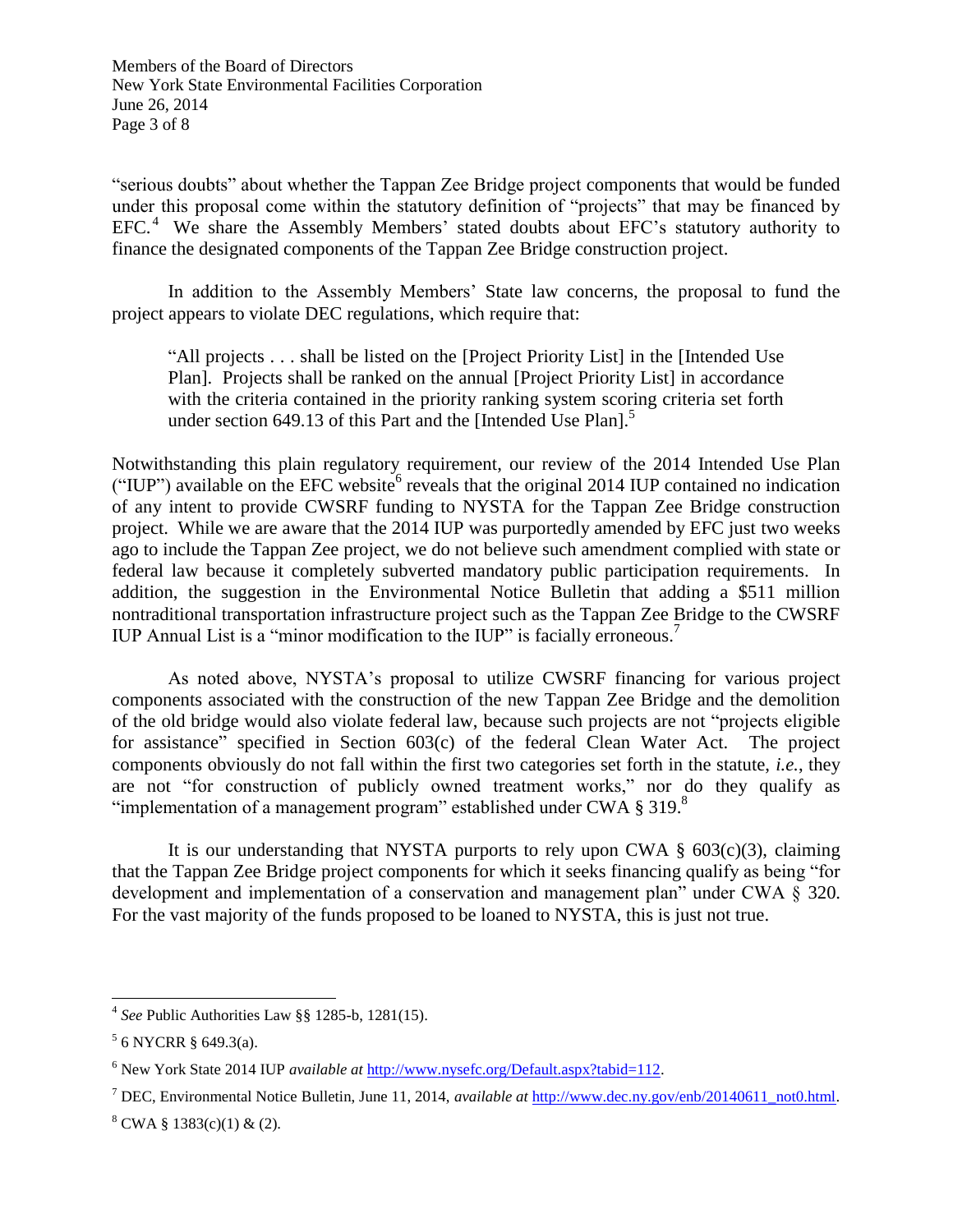Members of the Board of Directors New York State Environmental Facilities Corporation June 26, 2014 Page 4 of 8

While a conservation and management plan exists for the New York/New Jersey Harbor Estuary—i.e., the Comprehensive Conservation and Management Plan ("CCMP") $^9$ —the CCMP was developed and adopted in 1996, so it should go without saying that the NYSTA's Tappan Zee Bridge construction and demolition projects are not intended for the CCMP's "development."

With respect to the "implementation" of the CCMP, the suggestion by NYSTA that an enormous transportation infrastructure project such as the Tappan Zee Bridge construction and demolition can be considered a project "for implementation" of that plan completely fails to pass muster. From a factual standpoint, *not a single reference to the CCMP can be found in the Final Environmental Impact Statement ("FEIS") for the Tappan Zee Bridge construction project*.<sup>10</sup> Any suggestion that the components of the construction project for which financing is sought, which were all subject to review for their admittedly adverse impacts in the FEIS, are being done "for the . . . implementation" of the CCMP must be rejected.

Just as importantly, *dredging for the new bridge and demolition of the old bridge are environmentally harmful activities, not beneficial ones*. In fact, the amount of dredging being done for this project was cut nearly in half from original estimates, in order to **reduce** the adverse impact associated with that dredging. The project EIS says, in this regard, that several of the most prominent activities EFC proposes to pay for with federal funds designed to improve water quality and conditions in the estuary have the potential to do damage to the river:

In-water construction activities such as dredging, armoring of the dredged channel, installation of cofferdams and bulkhead, driving of piles, and demolition of the existing bridge have the potential to affect aquatic biota, including threatened or endangered species, and significant habitat areas of the Hudson River (e.g., Significant Coastal Fish and Wildlife Habitat, U.S. Fish and Wildlife Service [USFWS] Significant Habitats, and Essential Fish Habitat [EFH]) within the study area. EIS, Page 18-85

Moreover, if the Tappan Zee construction activities now at issue are paid for with federal estuary and clean water funds as now proposed, it will create a precedent, as admitted by EFC in a June  $17<sup>th</sup>$  telephone conversation with Paul Gallay, President of Riverkeeper, that would allow other transportation infrastructure construction projects to receive loans that could take up any and all remaining funds in the state clean water revolving loan fund. This was the exact opposite of the intent of the Clean Water Act State Revolving Loan Program, which was meant to be used not for such projects but for improvements to wastewater treatment infrastructure, habitat improvement projects, and the like.

For the Board to accept the argument that transportation infrastructure construction activities such as new bridge construction dredging and demolition of the current Tappan Zee

<sup>&</sup>lt;sup>9</sup> The CCMP is available at  $\frac{http://www.harborestuary.org/about-planningdocs.htm}{}$ .

 $10$  The FEIS is available at [http://www.newnybridge.com/documents/feis/index.html.](http://www.newnybridge.com/documents/feis/index.html)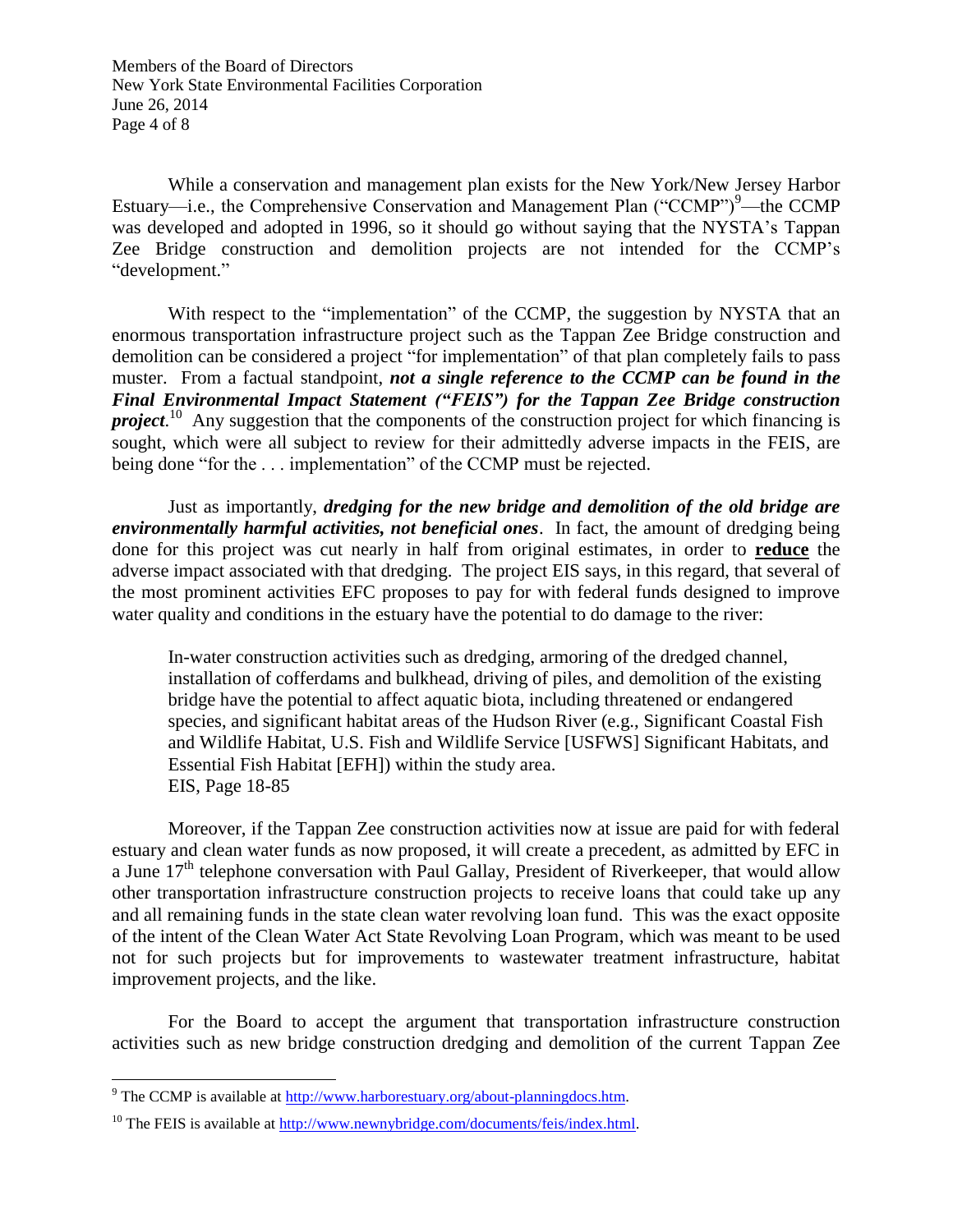Members of the Board of Directors New York State Environmental Facilities Corporation June 26, 2014 Page 5 of 8

Bridge are projects for the "implementation of a conservation and management plan," in an effort to shoehorn such activities into the CWA § 603(c) category of "projects eligible for assistance," would violate the Board's obligation to approve CWSRF financing only for projects that are legitimately eligible for such funding.

In addition to the above-described violation of federal law, the proposal would also run afoul of EPA regulations. For example, EPA regulations require that the State's IUP contain a list of the "national estuary protection activities under sections . . . 320 of the Act that the State expects to fund from its SRF,"<sup>11</sup> and that the IUP "must be subjected to public comment and review before being submitted to EPA."<sup>12</sup> As noted above in the State law discussion, review of the 2014 IUP available on the EFC website<sup>13</sup> reveals no indication of any intent by EFC to provide funding to NYSTA for the Tappan Zee Bridge construction project. The need for public review and comment on such a proposal should be readily apparent to the Board given the unprecedented and enormous amount of the proposed loans and the obviously nontraditional nature of the projects for which financing is sought. For these reasons, even if the Board might be inclined to approve financing for components of the Tappan Zee project, it should include a proposal to do so in its 2015 IUP, provide an opportunity for public notice and comment on such proposal, and carefully consider all public comments received before it proceeds to a vote.

A vote by the Board to approve the current proposal to provide financing to NYSTA for various components of its Tappan Zee construction project would violate New York State and federal law. We urge the Members of the Board to vote against the proposed financing or, at a minimum, to delay a vote and allow sufficient opportunity for EPA and all public stakeholders to carefully consider the proposal and be heard.

\* \* \*

In addition to the concerns raised above, we also share the important concerns raised in the Assembly Members' June 19, 2014 letter to the Board, *i.e.*, (1) that EPA should be given ample opportunity to provide written guidance to the Board before its vote on the proposal; (2) that funds allocated for CWSRF uses within the City of New York should not summarily be diverted by EFC for use outside the City; (3) that even if federal and/or state law did not require public notice and comment on such a significant nontraditional financing proposal (which they do), as a matter of public policy, EFC should not be a party to rushing such a proposal to a "hurry-up" vote without independently assuring that its action will be legal and that it has satisfied fair principles of public notice and comment and due process.

The Assembly Members also correctly noted in their June 19 letter that:

 $\overline{\phantom{a}}$  $11$  40 C.F.R. § 35.3150(b)(1)(ii).

 $12$  40 C.F.R. § 35.3150(a).

<sup>13</sup> New York State 2014 IUP *available at* [http://www.nysefc.org/Default.aspx?tabid=112.](http://www.nysefc.org/Default.aspx?tabid=112)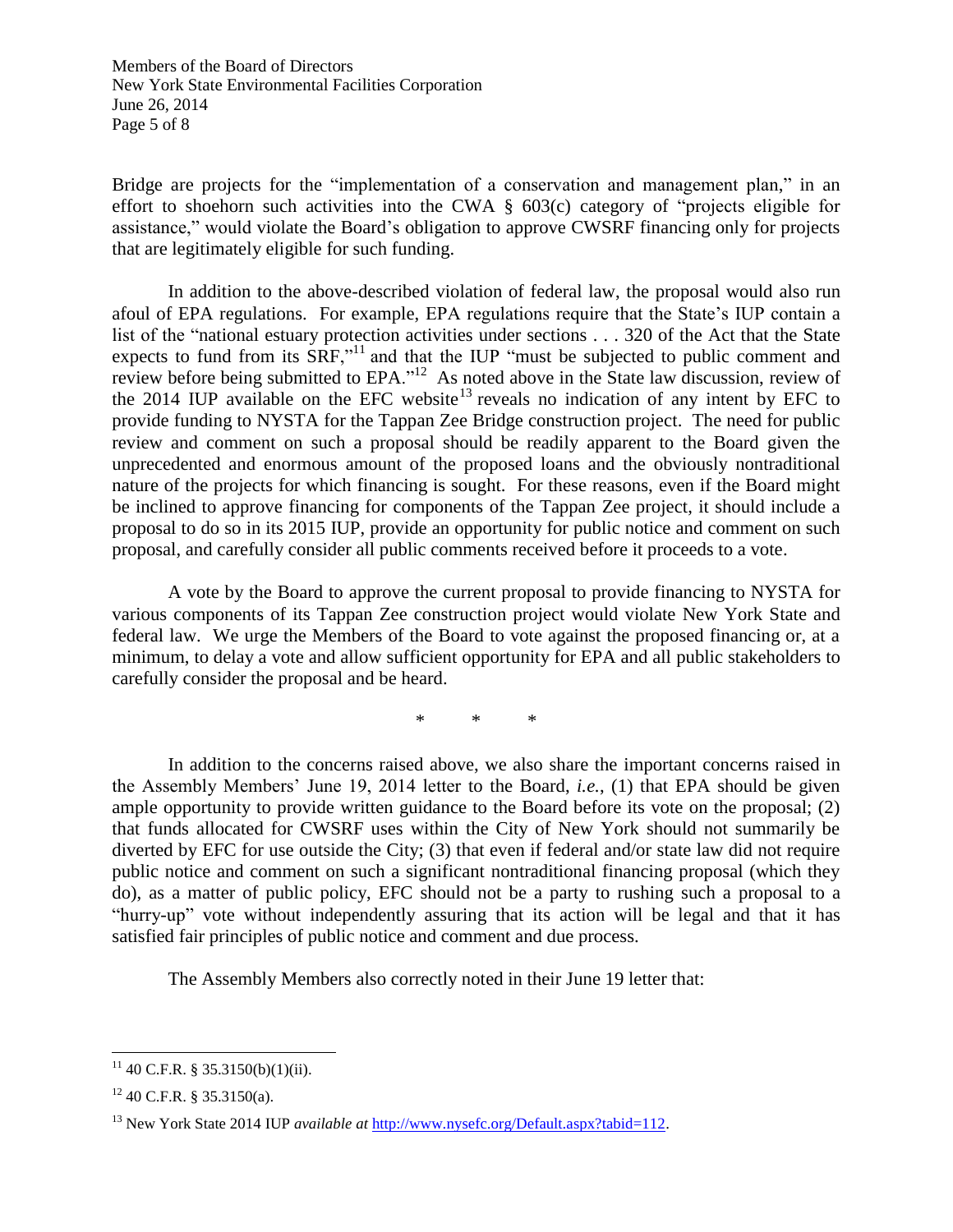Members of the Board of Directors New York State Environmental Facilities Corporation June 26, 2014 Page 6 of 8

> According to the 2013 Report Card for America's Infrastructure, published by the American Society of Civil Engineers, the State of New York has reported \$27 billion in drinking water infrastructure needs and \$29.7 billion in wastewater infrastructure needs over the next 20 years. We are very concerned that the diversion of this funding to build a new bridge will have an adverse impact on current and future sewage and water treatment projects in NYC.<sup>14</sup>

We understand that NYSTA and representatives of EFC have been arguing to stakeholders that providing financing to NYSTA in the amount of \$511 million in 2014 will have no effect on funding for legitimate water quality projects such as POTW upgrades and combined sewer overflow abatement. If that is the case, it seems to us that the CWSRF mechanism must be broken, because it would mean that *New York State has approximately \$57 billion in drinking and wastewater infrastructure needs and cannot drum up enough worthy projects to take up available funding reserves totaling only a small fraction of this amount.*

Just last month, leaders in 126 Hudson Valley cities, towns and villages responded to a survey on infrastructure issues<sup>15</sup> by expressing significant concern over the state of their water infrastructure. In fact, 60% of them consider their water infrastructure as "needing work in the next three years" or "at risk of imminent failure." <sup>16</sup> Many of these leaders expressed concern that these limitations are constraining economic development opportunities and that new development would overtax already strained systems:

Our sewer plant needs to be expanded or a second plant needs to be built. Currently we are under a consent order with DEC and new hook ups are not allowed. This has caused a complete stop of all economic development in our town. Further our town has significant wetland issues which cause septic failures on a regular basis. Residents want to connect to the system but we are restricted. The infrastructure issue is real for us and it is a multimillion dollar problem. -Town of Coxsackie Supervisor Alex Betke. [Patterns Report at p.2]

Something clearly is wrong when municipality after municipality admits publicly their difficulties with respect to aging wastewater infrastructure and the inability to pay for upgrades, yet EFC feels it can divert clean water infrastructure funding to bridge construction activities. Instead of seeking to fund transportation construction project activities with CWSRF money, EFC should be trying to figure out exactly how to help needy municipalities around the state to access funds that were intended by Congress and EPA to assist them with water quality infrastructure requirements.

<sup>&</sup>lt;sup>14</sup> The 2013 Report Card for New York State is available at  $\frac{http://www.infrastructurereportcard.org/a/\#p/state-}{http://www.infrastructurereportcard.org/a/\#p/state-}$ [facts/new-york.](http://www.infrastructurereportcard.org/a/#p/state-facts/new-york)

<sup>15</sup> Hudson Valley Pattern for Progress, *Infrastructure Planning and Investment: A Widening Gap*, May 2014, *available at* [http://pattern-for-progress.org/sites/default/files/2014%20Infrastructure%20report%20FINAL.pdf.](http://pattern-for-progress.org/sites/default/files/2014%20Infrastructure%20report%20FINAL.pdf)

 $16$  Id, at 2.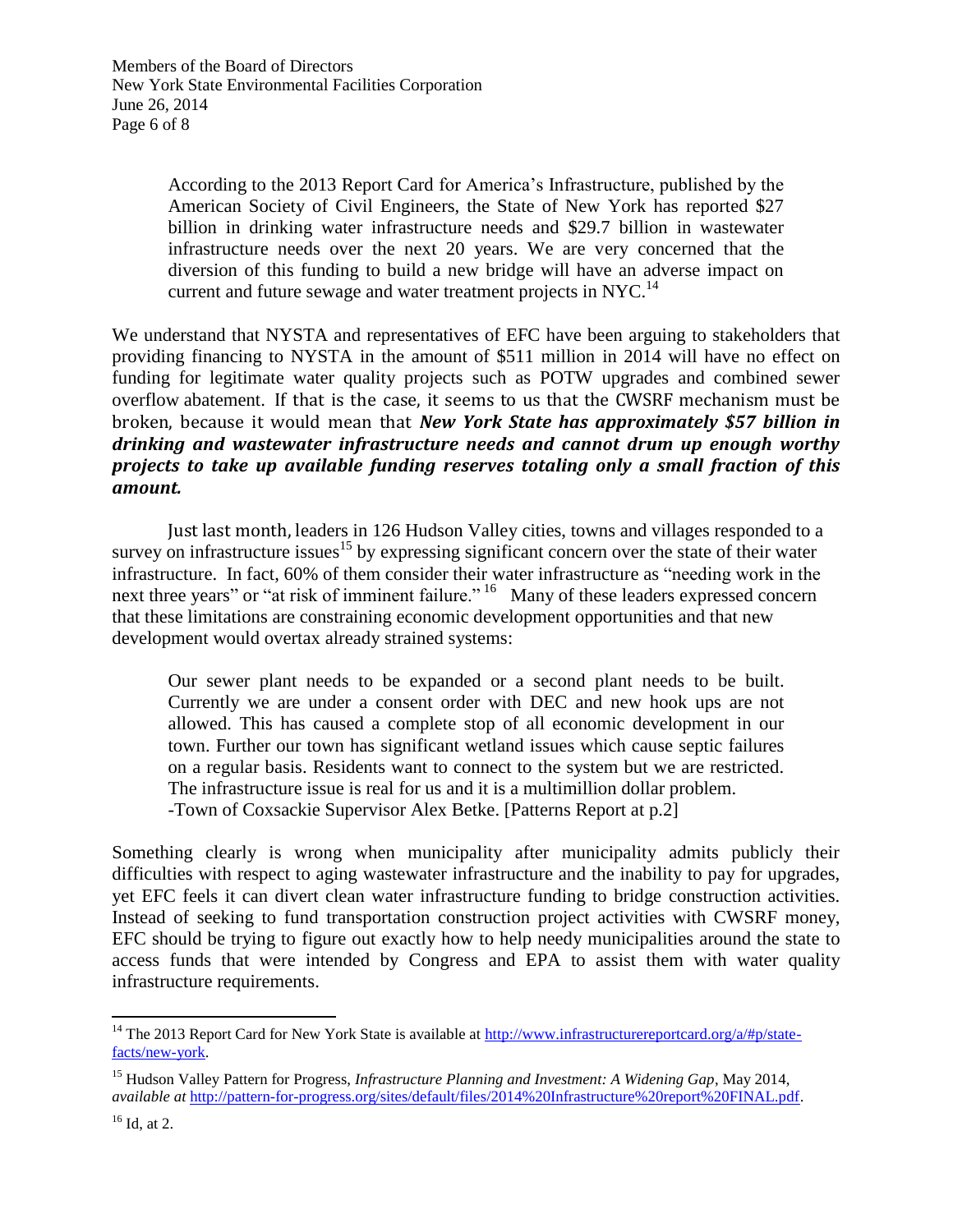Members of the Board of Directors New York State Environmental Facilities Corporation June 26, 2014 Page 7 of 8

Finally, we are very concerned that a decision by the Board to fund a transportation project with CWSRF funds could be utilized by certain members of Congress to support continued attacks on the federal CWSRF program. It is no secret that many members of the current Congress wish to dramatically slash EPA's budget, and evidence of such misuse of CWSRF funding earmarked by Congress for genuine water quality projects could be just the ammunition clean water adversaries seek to more effectively attack the state revolving fund program. The Board should take time to consider these potentially serious implications of its actions before it votes to approve the misuse of funds that have been federally designated for water quality infrastructure and allows them to be diverted to what is inarguably a transportation project.

## **Conclusion**

This proposal is scheduled for a vote by the EFC board four business days after it was first made public, perhaps because its proponents are aware that it does not pass muster and that any real scrutiny by other involved government agencies and public stakeholders would be fatal to its chances of approval. The Members of the Board should refuse to allow the EFC process to be misused in this way.

Based on all of the foregoing, the Organizations respectfully urge the EFC Board of Directors to reject this illegal and unprecedented proposal to finance construction components of a transportation project with CWSRF loans. At a minimum, the Board should elect to delay a vote on the proposal as discussed above.

Respectfully yours,

/s/ Adrienne Esposito Adrienne Esposito Citizens Campaign for the Environment Environmental Advocates of New York

/s/ Debbie Mans

/s/ Robert Yaro /s/ John Kaehny Robert Yaro **Iohn Kaehny** Paul Gallay Regional Plan Association Reinvent Albany Riverkeeper

Veronica Vanterpool Susan Lerner Barbara Bartoletti Tri-State Transportation Campaign Common Cause NY LWV of NYS

Debbie Mans Marcia Bystryn  $\mathcal{L}$  Laura Haight NY/NJ Baykeeper NY LCV NYPIRG

/s/ Susan Lerner